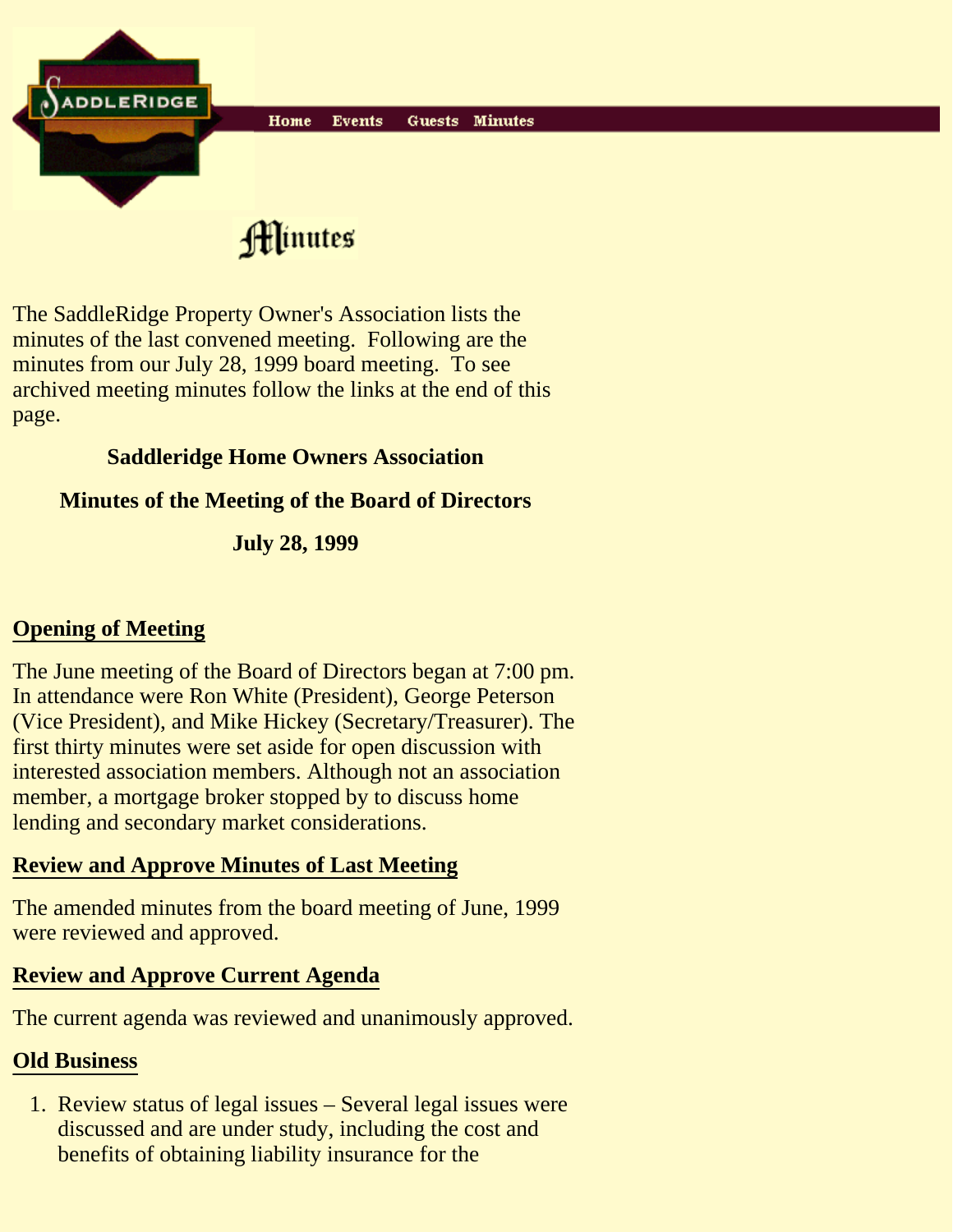association. The board decided not to pursue clubhouse deed restrictions in an attempt to lower the association's property taxes.

- 2. Review assigned responsibilities:
	- . Streets Streets are in good condition.
	- B. Clubhouse
		- 1. Floor Ron is negotiating to have the floor professionally cleaned and polished.
		- 2. Clubhouse inventory updated and forwarded to Bob Andrews.
		- 3. Kitchen door lock Ron will install new single-sided lock.
		- 4. Outdoor lighting and electrical outlets -After reviewing the proposal for additional outlets and lighting, the board decided to defer the project for future consideration.
		- 5. The clubhouse schedule is now posted on the webpage.
		- The Board discussed the possibility of 6. using gravel to fill in a settled area around the septic tank.
		- 7. The barbecue pit needs minor repair.
		- . Grounds No report.
	- B. Architectural Committee No report.
	- C. Homepage The homepage is now receiving an average of 12 inquiries per day.
- 1. Franchise Tax and Nonprofit status Pending at CPA's office.
- 2. Saddleridge entrance lighting The repairs are now complete.
- 3. National Night Out Lee Gibson is organizing a clubhouse get-together for August 3rd.

# **Review Monthly Financial Statement**